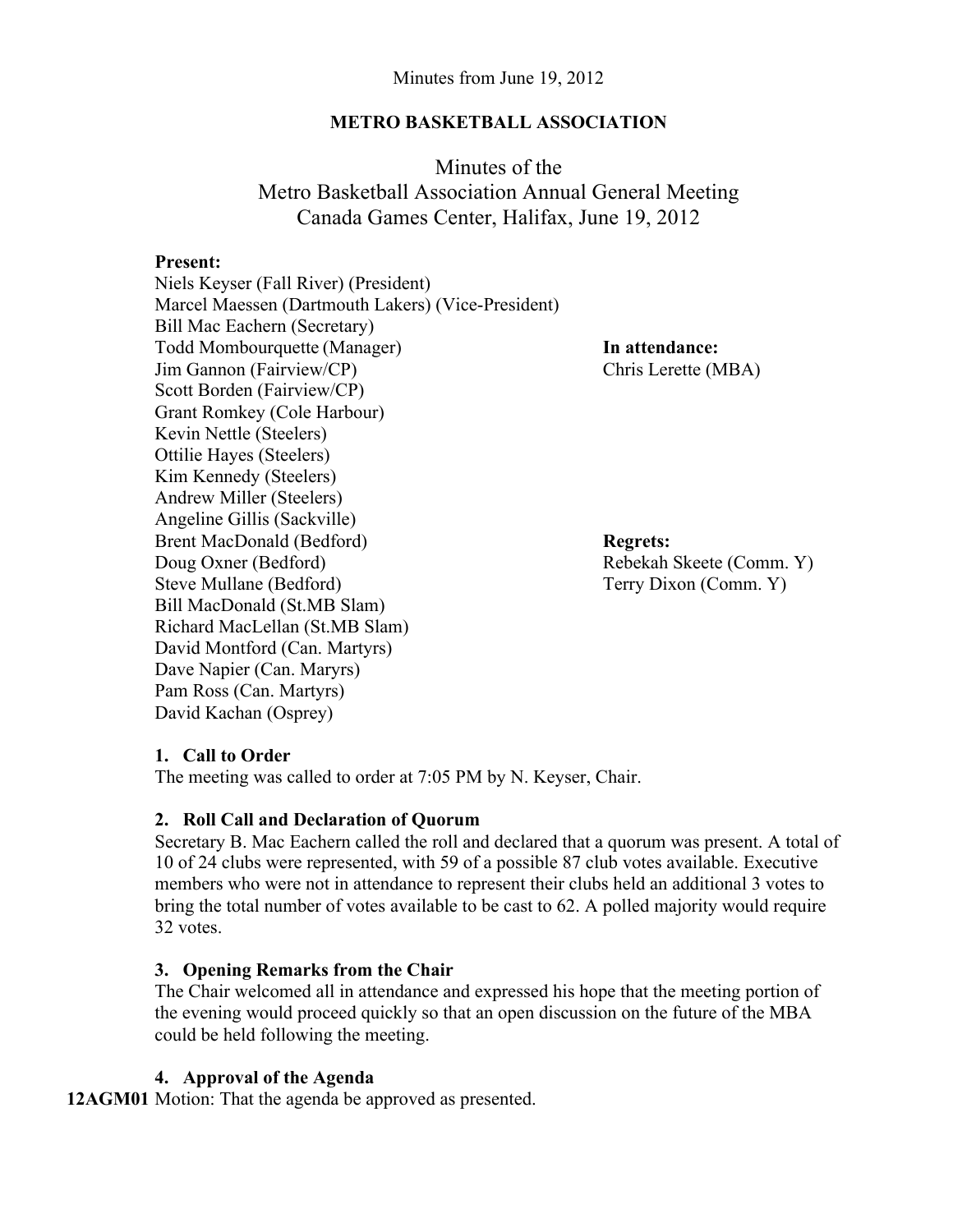Moved by A. Miller; seconded by Brent MacDonald. Motion Carried

### **5. Approval of Minutes from the Previous Meeting**

**12AGM02** Motion: That the minutes of the June 21, 2011 meeting be approved as presented. Moved by G. Romkey; seconded by O. Hayes. Motion Carried

### **6. Financial Report**

The Financial Report was prepared by League Manager T. Mombourquette in the absence of Treasurer C. Lucas. President N. Keyser presented the report. The balance at the end of the fiscal year was \$35290.08 and the balance available to start the 2012-2013 season was projected to be approximately \$33,700 approximately \$10,000 higher than last season. This was not considered to be excessive as we may be facing increases in costs for gym time and referees. The goal is to maintain team costs at the same level as the past season and at this time clubs should expect that this will be the case.

S. Borden stated that we still do not know what the portion of the fees which are directed to BNS and Basketball Canada provides to the teams. A discussion ensued on the fee of \$20.00 per player focusing primarily on insurance coverage. There was still some doubt as to whether this provided good value for the money.

A. Miller asked if the insurance covered executives of the basketball clubs as many now are former coaches. It was stated that the insurance is issued on a club level and should encompass members of the club executives as well. O. Hayes added that gym rentals now require proof of insurance which are forwarded by the clubs to Halifax Rec and then to **HRSB** 

The chair cautioned that we were moving away from the agenda with this discussion and asked for a motion to accept the Financial Report.

**12AGM03** Motion: That the Financial Report be accepted as presented. Moved by Brent MacDonald; seconded by S. Borden. Motion Carried

**12AGM04** Motion: Move to obtain a financial breakdown from Basketball Nova Scotia for the MBA's evaluation. Moved by S. Borden; seconded by Brent MacDonald.

Motion Carried

# **7. League Manager's Report**

T. Mombourquette presented the League Manager's Report. In the report he commented on the numbers of team, players and team personnel registered, the rate of defaulted games (5.7%), gym usage, the continued success of the Spotters program in which over 30% of the games were visited and the lack of major issues concerning standings and scheduling using the ITSportsnet web service. He stated that there were a number of initiatives which he would like to see progress and hoped that some could be addressed during the open forum after the meeting.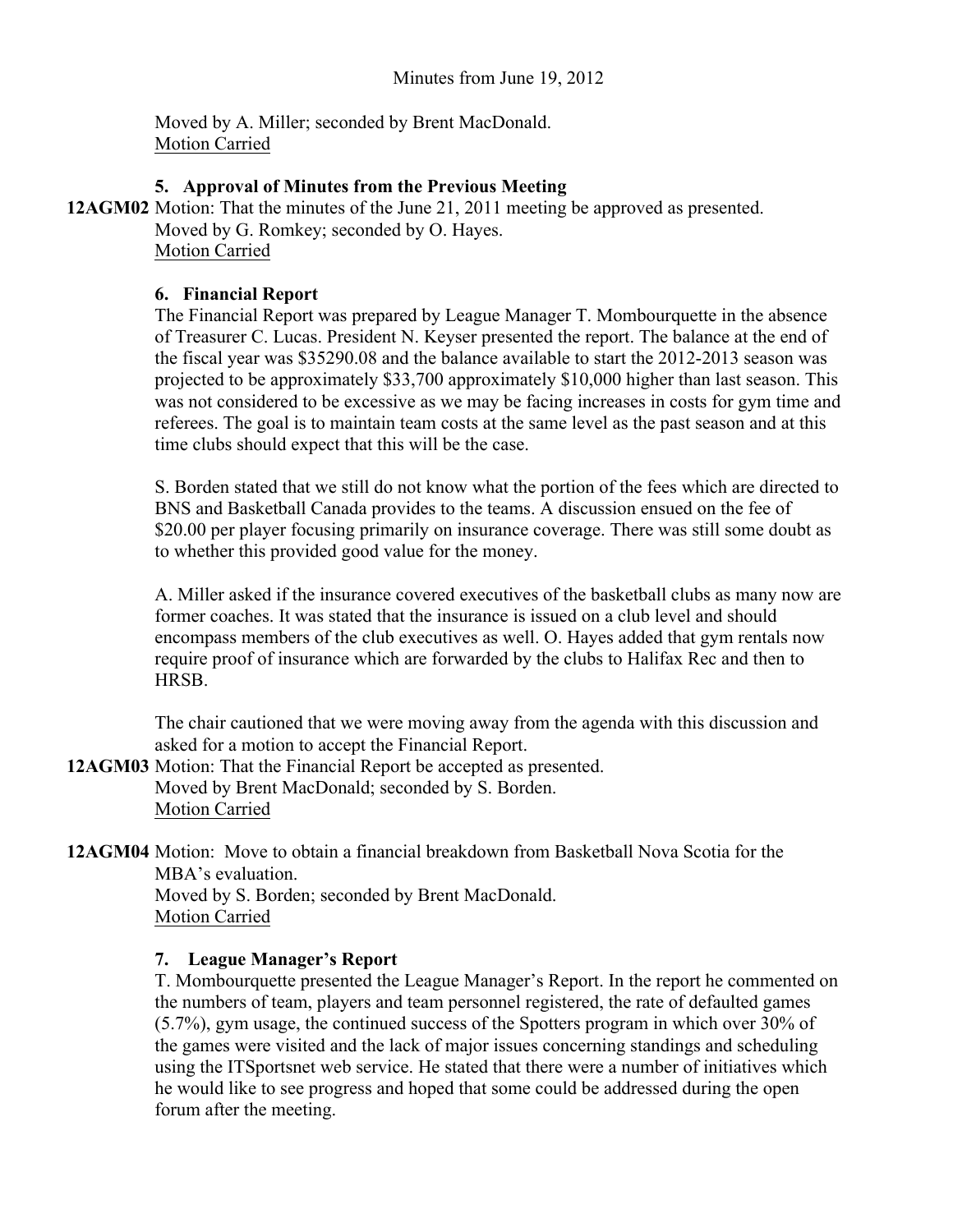Questions were raised as to the distribution of gyms used by the league. There were 15 regularly used gyms of which 6 were in Halifax, 6 were in Dartmouth and 3 were in surrounding areas. Mr. Mombourquette replied that to a large degree the decisions on what gyms to use are dictated by the cost of each facility. He went on to state that The Canada Games Center was cost effective but there were lots of complaints about the setup within the facility. It was a very hectic start to the season there, using 5 courts at once and they were willing to work with us but the game times were a problem and there were a lot of defaults due to the early start times.

Bill MacDonald felt that additional registration costs would be worth it to many parents from the Slam in order to have gyms closer to home as opposed to paying for gas. Mr. Mombourquette responded by outlining how gyms are allotted to the divisions and that it is then the coordinators jobs to schedule games. Some do a good job of taking geography into account while others do not. With the increase in costs there has been a need to centralize and utilize gyms for which we can have a full day's schedule. This is usually not available in facilities in the outlying areas. Mr. MacDonald stated that the Slam would be willing to sit down and discuss the matter in more detail with the MBA and possibly financially support moving games to areas closer to home. Representatives from Bedford and Sackville offered support for this idea.

**12AGM05** Motion: That the League Manager's Report be accepted as presented. Moved by A. Gillis; seconded by A. Miller. Motion Carried

# **8. President's Report**

N. Keyser presented the President's Report. In the report he commented on the success of the league in a number of ways, players participation, numbers of teams, organization, financially, and in its' management. In his report he also stated that he would not be reoffering to serve as President.

He went on to state that we receive a lot of suggestions and recommendations during the season but little support once the season ends. People are needed to step forward on the MBA executive level.

Brent MacDonald expressed his thanks for the work Mr. Keyser had done during his two year tenure and asked, using 20/20 hindsight, what he would recommend that clubs do to improve the MBA. Mr. Keyser responded that they could provide additional representation to the Executive and league meetings. T. Mombourquette added his agreement.

**12AGM06** Motion: That the President's Report be accepted as presented. Moved by M. Maessen; seconded by K. Nettle. Motion Carried

#### **9. Standing Committee Reports**

• Rules Committee – Committee Chair B. Mac Eachern stated that there had been 3 new proposals brought forth to the committee and that the committee was recommending adoption of all 3.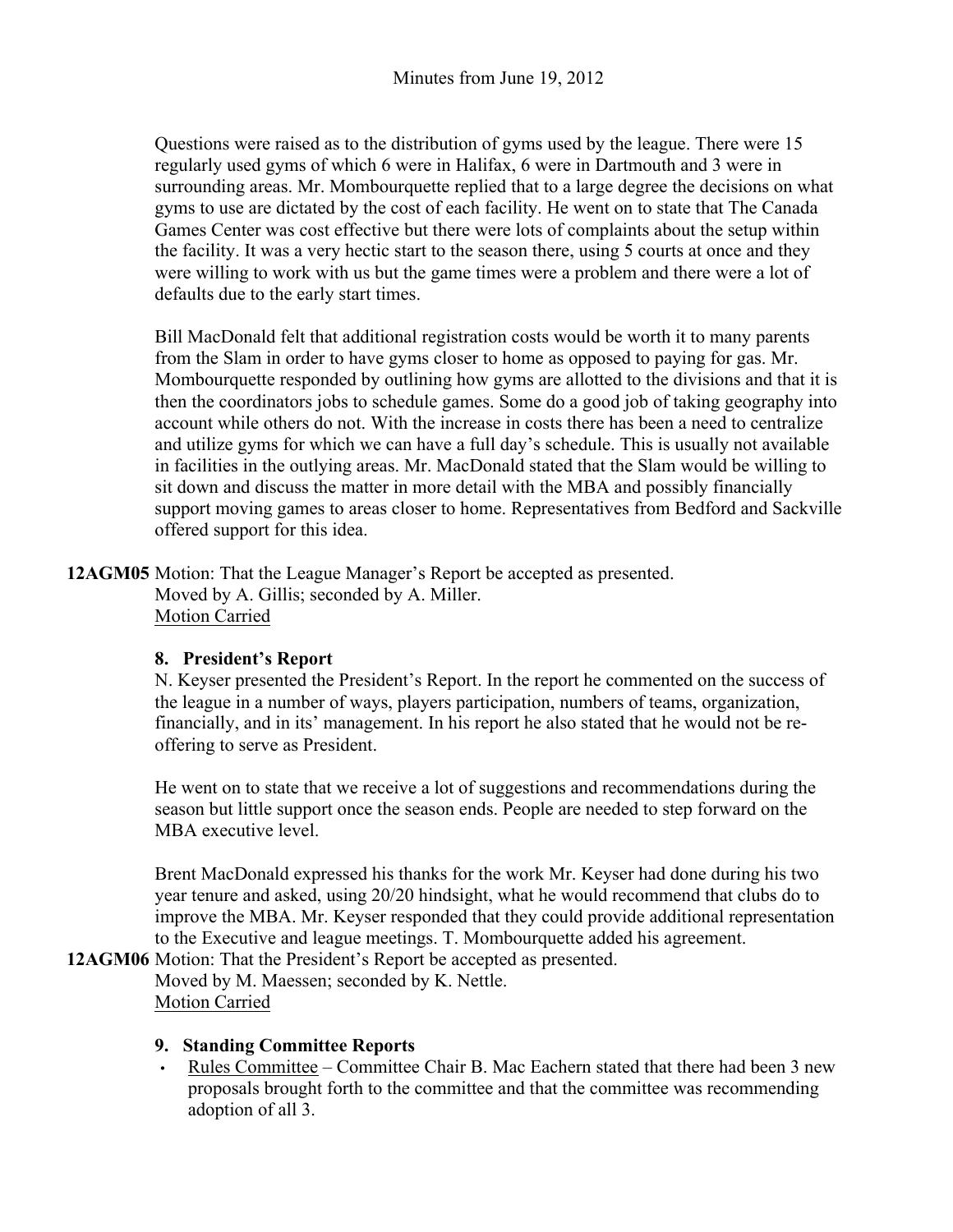The first proposal dealt with changing Rule 11 (Mini and Jr. Mini Variations) so that it reads consistently with the Bantam Variations (Rule 10) and hopefully eliminates any confusion.

**12AGM07** Motion: Move to amend Rules 11.7 and 11.8 of the Metro Basketball Association Rules of Play to read:

"11.7 Man to Man Defense – Man to man defense is required. There shall be no half court trapping presses or zone defenses of any kind.

11.8 Double Teaming - Double teaming is permitted as a help defense but not in a sustained manner such as a trap. When an offensive player has beaten their defender another defender may step in to help momentarily but then must immediately return to guard their own offensive player."

Moved by B. Mac Eachern; seconded by S. Borden.

There was general agreement with the intention of the rule change to clarify the defensive rules for bantam and younger age classes, however there were concerns over the wording. After some debate the following amendment was proposed to the motion as it dealt with Rule 11.8:

**12AGM07A** Amendment: Move to amend the motion as presented so that Rules 11.8 of the Metro Basketball Association Rules of Play would read:

"11.8 No Double Teaming - Double teaming is not permitted. Help defense is permitted but not in a sustained manner such as a trap. When an offensive player has beaten their defender another defender may step in to help momentarily but then must immediately return to guard their own offensive player or switch players to return to man to man"

Moved by A. Miller; seconded by K. Nettle.

Amendment Carried.

Motion Carried as amended.

The second proposal dealt with changing Rule 9 on call-ups. A contradiction existed in the rule which led to confusion as to just what was permitted.

**12AGM08** Motion: Move to amend Rule 9.1 of the Metro Basketball Association Rules of Play to read: "Subject to Rules 9.2 to 9.5, players may be called up when a coach knows or suspects that they may be in a forfeiture position for an upcoming game". Moved by B. Mac Eachern; seconded by G. Romkey. Motion Carried.

> The third proposal dealt with the number of players a team would be required to register for a Mini or Jr. Mini team. The proposal was based on a perceived need to nullify the number of defaults in these age classes, especially by teams carrying less than 10 players.

**12AGM09** Motion: Move to amend Rule 11.3 of the Metro Basketball Association Rules of Play by striking the clause "A team shall consist of not less than eight (8) players" and substituting the clause "A team shall consist of not less than ten (10) players". Moved by B. Mac Eachern; seconded by A. Gillis.

Concerns were raised over what this would do to small clubs which struggle to get a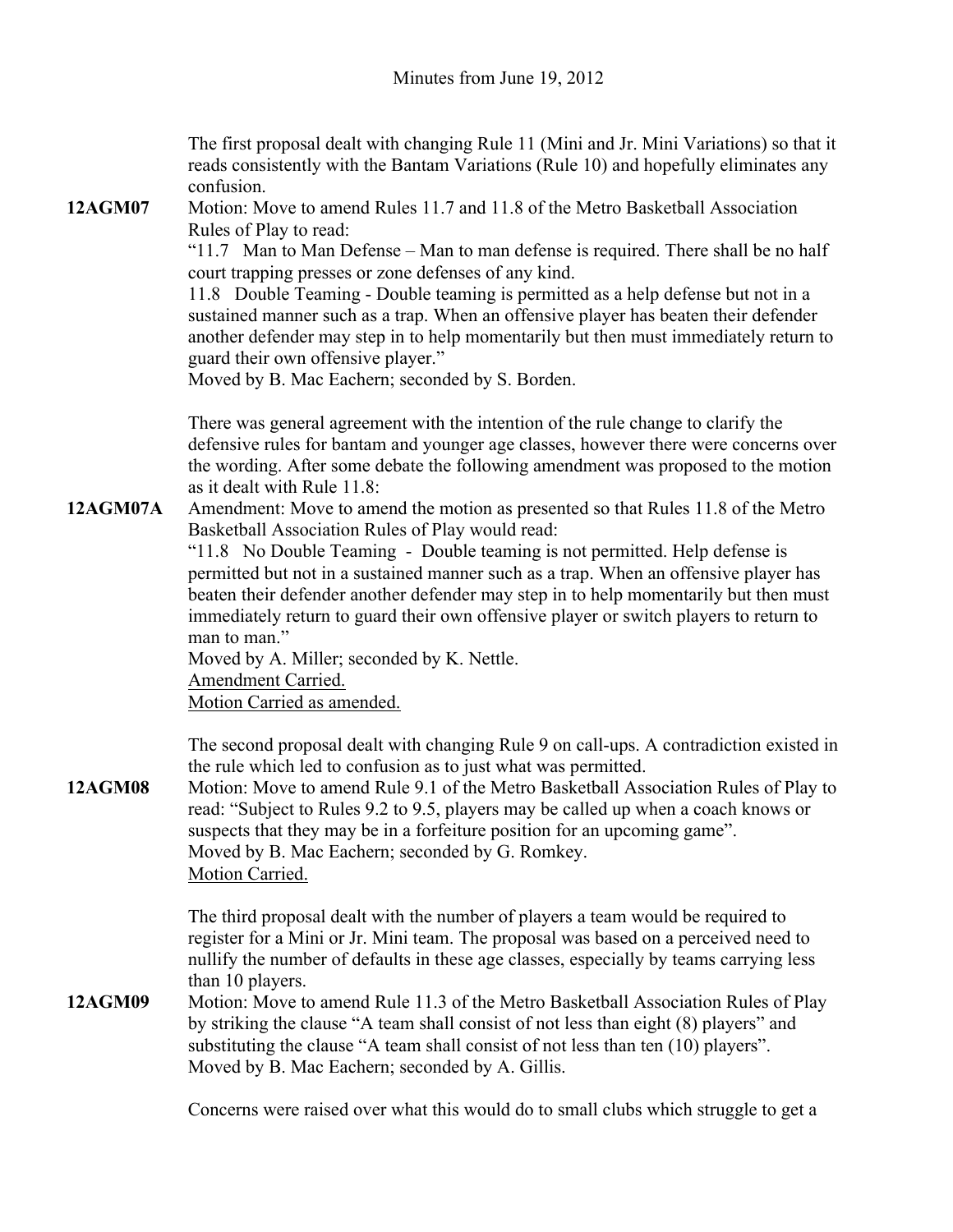single team for a particular age class. Motion Defeated.

- Constitution and By-Laws Committee Chairman N. Keyser reported that no issues were brought forward to this committee during the past season.
- Disciplinary Committee Chairman K. Nettle stated that all disciplinary matters were handled by the League Manager and no major issues were referred to the committee.

**12AGM10** Motion: That the reports of the standing committees be accepted as presented. Moved by A. Miller; seconded by O. Hayes. Motion Carried

# **10. Report of the Ad-hoc Committee on Minor Basketball History**

No report was submitted.

#### **11. Fee Structure for 2012-2013 Season**

League Manager T. Mombourquette stated that team fees were expected to remain the same as in 2011-2012.

**12AGM11** Motion: Move to leave the fee structure the same as last year not withstanding any unforeseen circumstances.

Moved by M. Maessen; seconded by D. Montford. Motion Carried

#### **12. Executive Election**

The following slate of candidates was put forward to make up the MBA Executive:

| President        | Marcel Maessen          |
|------------------|-------------------------|
| Vice-President - |                         |
| Treasurer        | Ottilie Hayes           |
| Secretary        | <b>Bill Mac Eachern</b> |
| Past President - | Niels Keyser            |
| Directors        | Kevin Nettle            |
|                  | Bill MacDonald          |
|                  | Angeline Gillis         |
|                  | Richard MacLellan       |
|                  | <b>Brent MacDonald</b>  |
|                  | Andrew Miller           |

Incoming President M. Maessen expressed his thanks to N. Keyser for the leadership shown during his two years as President. He also expressed his gratitude to the members of the new Executive for stepping up to the plate for the betterment of the MBA and basketball in Nova Scotia. He stated that a larger Executive will ensure that sound decisions are made and that the workload will not be too heavy on any one person.

T. Mombourquette reported that T. Dixon of the Community Y had expressed interest in joining the Executive but could not be present at this time. He would follow up to see if Mr. Dixon is indeed willing to sit on the Executive.